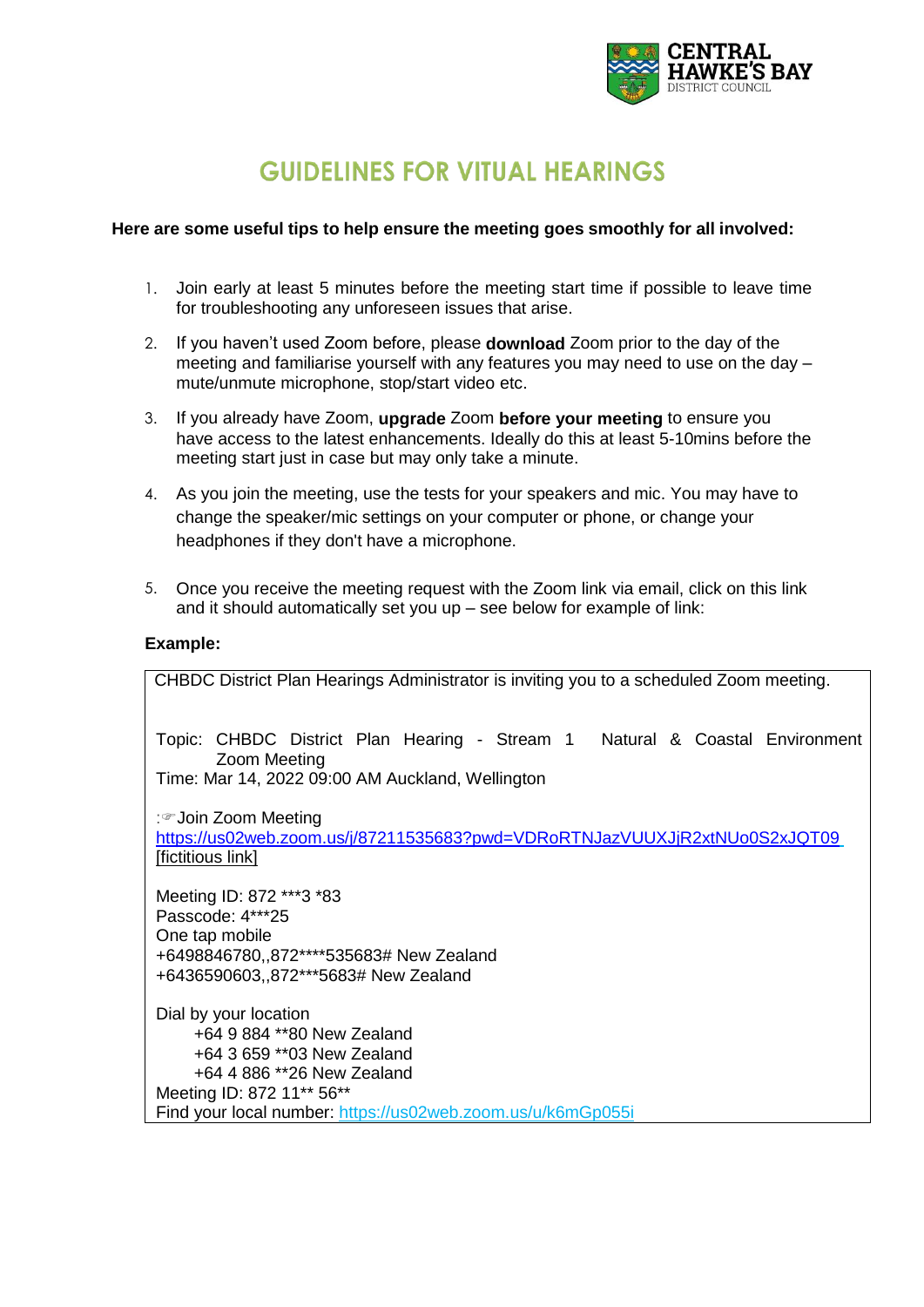

7. You will be in the Zoom Waiting Room awaiting the host to let you in**.**



8. Unless you are summoned to present / speak (the Organising Host will otherwise mute/switch off members microphones/cameras when they are not presenting) You will see the following notifications to **Unmute** and **Start My Video** from the Host.

| The host would like you to speak                                                                                                                                                                                  |                 |       |                                                |
|-------------------------------------------------------------------------------------------------------------------------------------------------------------------------------------------------------------------|-----------------|-------|------------------------------------------------|
| If you choose to unmute, others in the<br>webinar will be able to hear you. If the host<br>or panelists decide to record, livestream, or<br>archive the webinar after you unmute, your<br>voice will be included. |                 |       | The host has asked you to start<br>your video. |
| <b>Stay muted</b>                                                                                                                                                                                                 | <u>I Inmute</u> | Later | <b>Start My Video</b>                          |

- 9. Provide your presentation to the Hearings Administrator who is the Organising Host prior to the meeting in case of any access issues. Presentation is required to be sent to Jessie Williams at [districtplant@chbdc.govt.nz](mailto:districtplant@chbdc.govt.nz) at least two working days prior to the hearings. The Hearings Administrator will share your presentation on Zoom.
- 10. During a hearing please refrain from using the in-meeting chat function as a place for conversation with other attendees. Attendees should not participate in the chat function - unless particularly asked a question by the Host or Commissioners.
- 11. Please ensure your **username** displayed is appropriate/professional and will identify you. Your **Submitter Name** and **Submission Number** is ideal. If you cannot do this, please let the Host/Jessie Williams know and she can make the changes.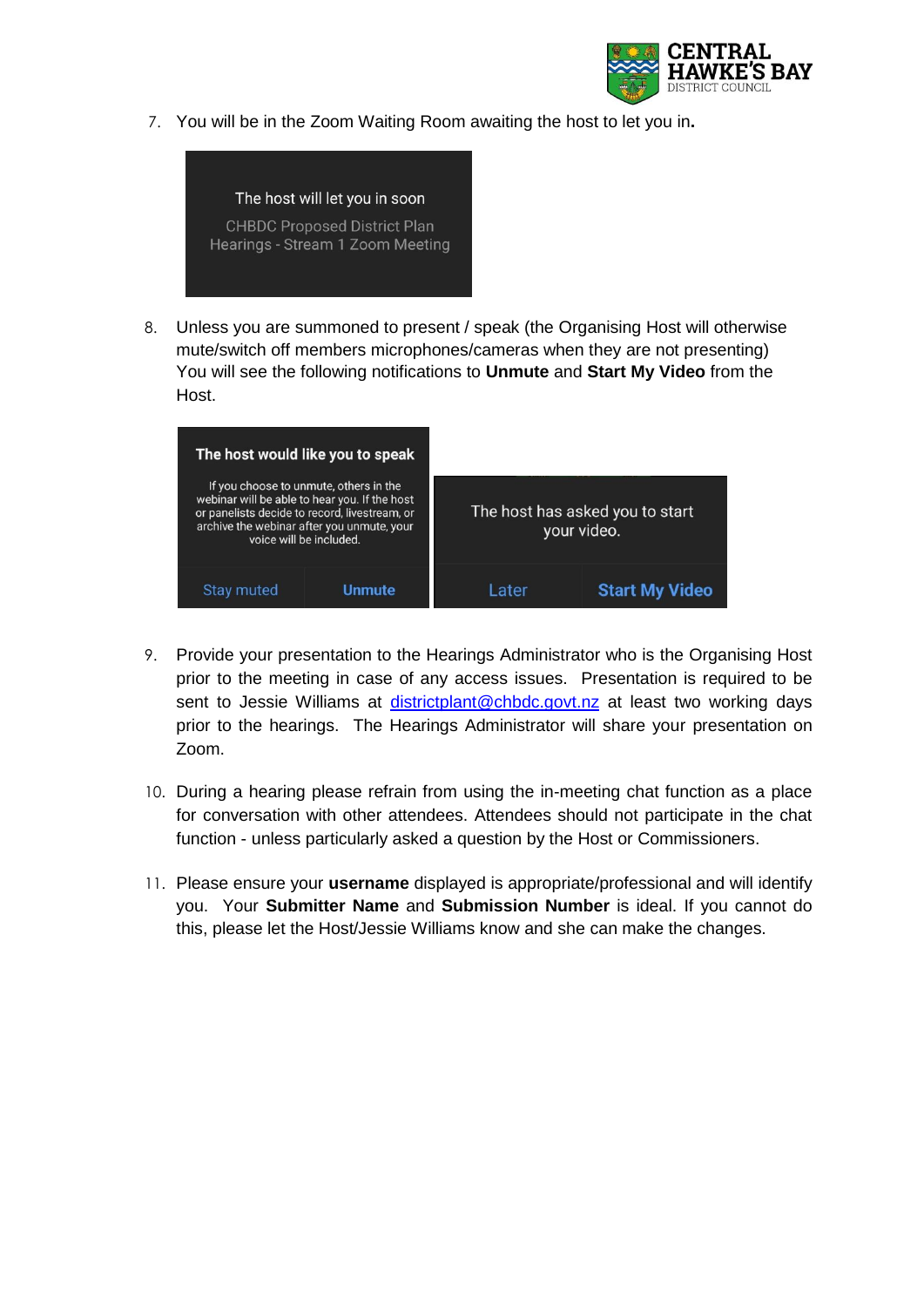

# **For all who will be presenting / speaking – please read these before the meeting:**

- 12. Plan where you will sit. Think about privacy and who can hear your conversation. Let others around you know you'll be in a meeting, so they don't interrupt
- 13. Turn off all other applications that connect to the web (like Skype, Facebook, etc.) to get thebest connectivity/limit distractions. Notifications from messaging applications, ringtones, andapplications running on your desktop can be distracting. Eliminating these distractions helps keep the meeting focused and free from interruptions
- 14. Have good lighting on your face so you can be seen clearly. Don't sit directly in front or besidea bright light source, as all the audience sees is a bright light and a shadowy figure. Experiment with moving your camera until you can see your brightly-lit face on the screen.
- 15. Have a plain background. The virtual background feature is an easy way to eliminate background distractions when you have to meet in a busy location.
- 16. Position your camera properly. If you choose to use a web camera, be sure it is in a stable position and focused at eye level, if possible. This helps create a more direct sense of engagement with other participants. Be aware you are on camera and avoid doing other tasks, checking emails, looking at your phone etc.
- 17. Please use a headset for best hearing and speaking capabilities
- 18. When your microphone is not muted, avoid activities that could create additional noise, suchas shuffling papers, eating or drinking

## **Security**

- 19. If you need to forward the invite link please let the Organising Host know so they can be added to the list of known participants
- 20. The Organising Host will restrict access by only allowing known participants